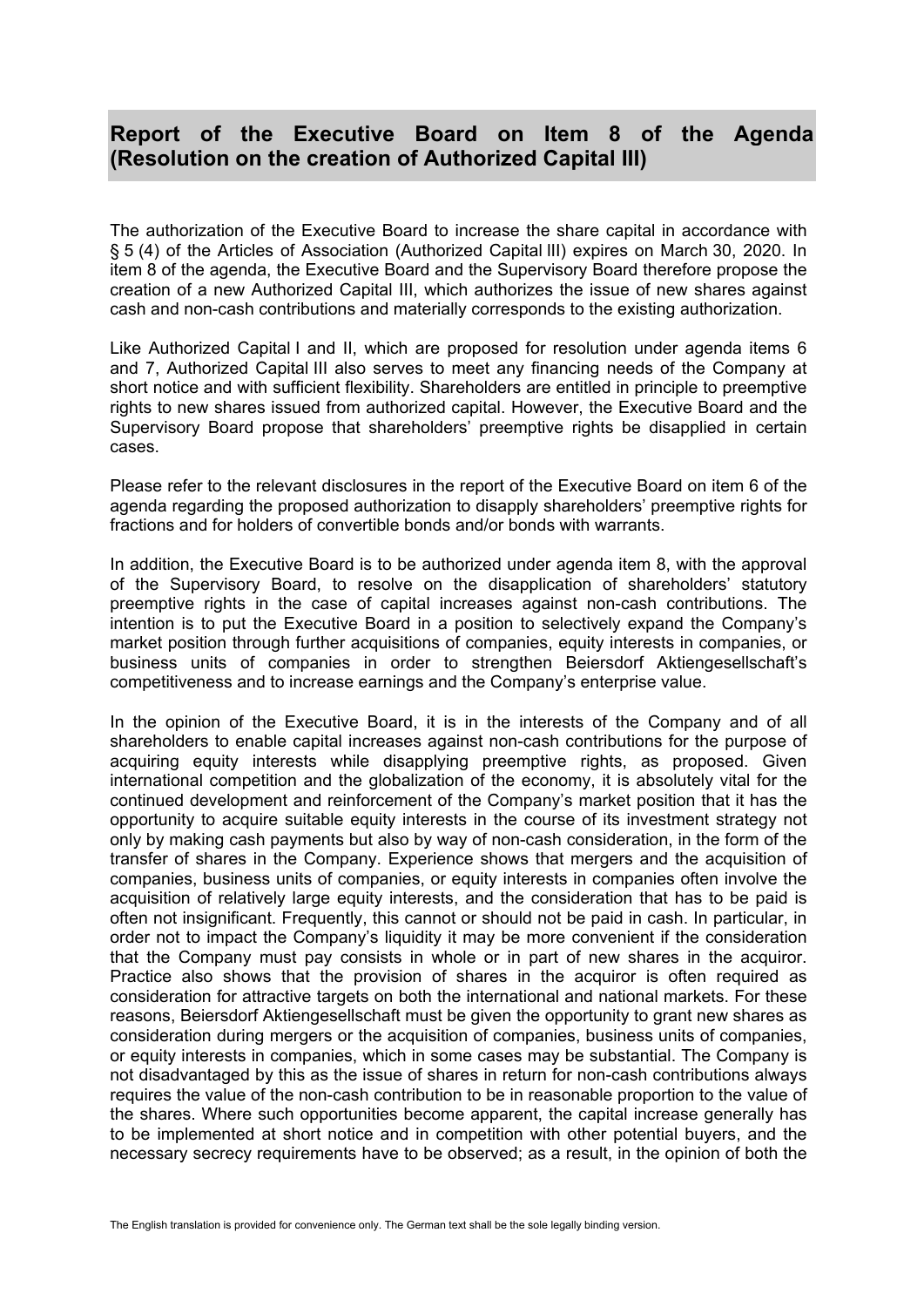Executive Board and the Supervisory Board, it is necessary to create authorized capital allowing for the disapplication of preemptive rights.

The Executive Board will carefully examine in each individual case whether to make use of this authorization to increase the capital while disapplying shareholders' preemptive rights as soon as a concrete opportunity to purchase equity interests emerges. It will only disapply shareholders' preemptive rights if the acquisition is within the remit of the Company's investment strategy and if the acquisition in return for shares in the Company is, properly understood, in the interests of the Company. When determining the valuation ratios the Executive Board will ensure that shareholders' interests are safeguarded appropriately and that, as a result, the authorization will only be utilized to the extent that the value of the equity interest to be acquired is in reasonable proportion to the value of the Beiersdorf shares to be exchanged for it. The Supervisory Board will only grant the necessary approval for the utilization of authorized capital if these preconditions are met. The Executive Board will report on the details of all utilizations of authorized capital to the Annual General Meeting following the acquisition of an equity interest in return for shares in the Company.

The authorization to disapply the preemptive rights is limited to just under 10% of the current share capital. In view of the considerable growth potential in the business areas in which the Company is active, the extent of the authorization to disapply preemptive rights is not only appropriate overall, but also necessary to ensure rapid and flexible business decisions in the interests of the Company, and hence in the interests of the shareholders.

The Executive Board is of the opinion that, for the reasons mentioned, the disapplication of preemptive rights is in the Company's interest – including with respect to any potential dilutive effect.

In addition, the Executive Board may only exercise the authorizations granted under item 8 of the agenda to disapply preemptive rights to the extent that the total proportionate interest in the share capital attributable to the shares issued while disapplying preemptive rights does not exceed 10% of the share capital at the time these authorizations become effective or at the time these authorizations are exercised. Furthermore, if other authorizations to issue or sell shares in the Company or to issue rights that enable or oblige the holder to subscribe for shares in the Company are exercised while disapplying preemptive rights during the term of Authorized Capital III until such time as it is utilized, this is counted towards the abovementioned 10% limit. This gives shareholders additional protection against a dilution of their existing shareholdings.